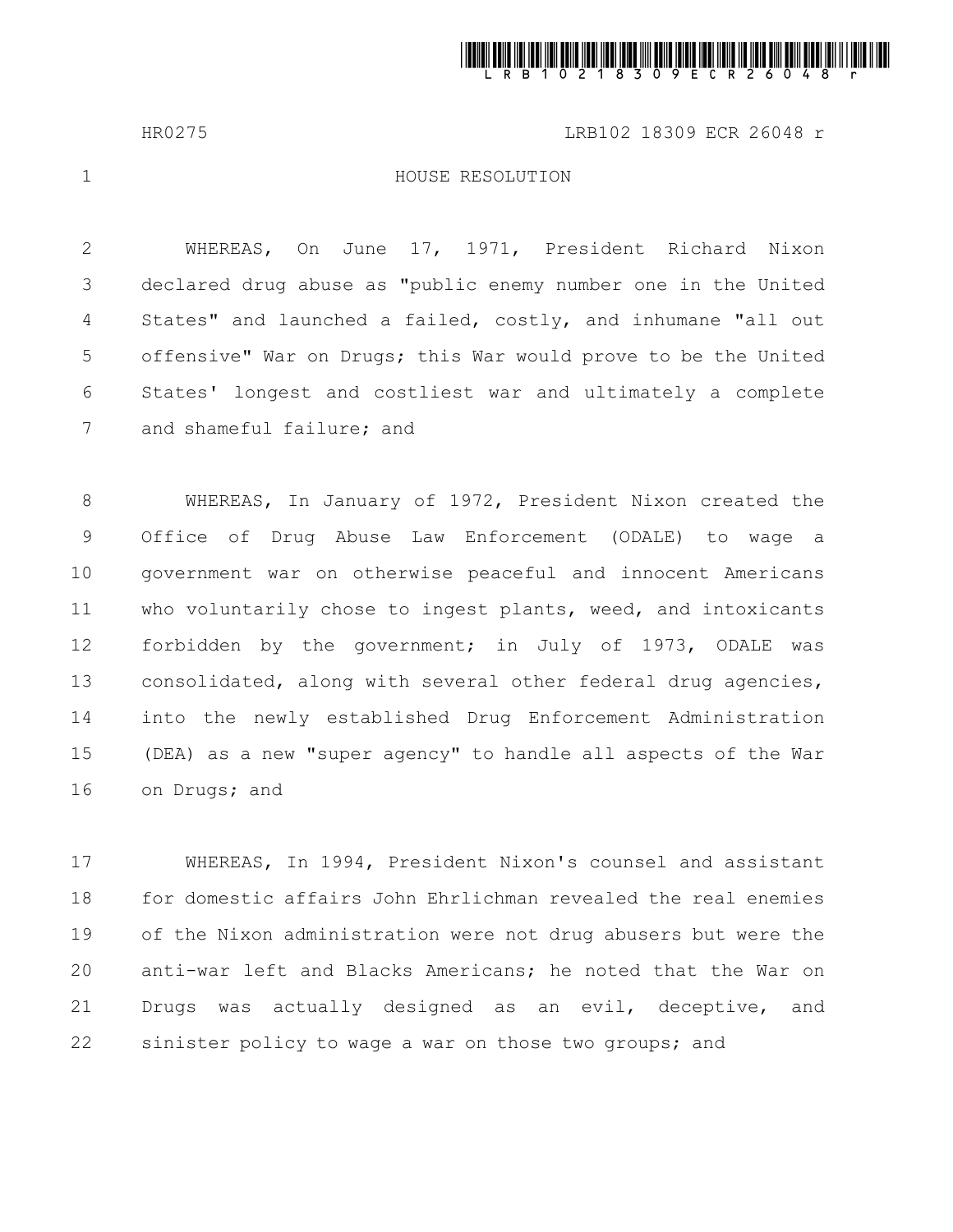WHEREAS, John Ehrlichman claimed "we knew we couldn't make it illegal to be either against the war or blacks, but by getting the public to associate the hippies with marijuana and blacks with heroin, and then criminalizing both heavily, we could disrupt those communities. We could arrest their leaders, raid their homes, break up their meetings, and vilify them night after night on the evening news. Did we know we were lying about the drugs? Of course we did"; and 1 2 3 4 5 6 7 8 HR0275 -2- LRB102 18309 ECR 26048 r

WHEREAS, The growing cost of the War on Drugs is now impossible to ignore; there have been billions of dollars wasted, bloodshed in Latin America and on the streets of our own cities, and millions of lives destroyed; and 9 10 11 12

WHEREAS, Between 1925 and the early 1970s, the male incarceration rate was remarkably stable at about 200 men per 100,000 population, or 1 U.S. male per 500, according to data from the Bureau of Justice Statistics; by 1986, about a decade-and-a-half after the War on Drugs started locking up drug users and dealers, the male incarceration rate doubled to 400 per 100,000 population; and 13 14 15 16 17 18 19

WHEREAS, Within another decade, the male incarceration rate doubled again to more than 800 by 1996 before reaching a historic peak of 956 in 2008 (about one in 100); this was almost five times higher than the stable rate before the War on 20 21 22 23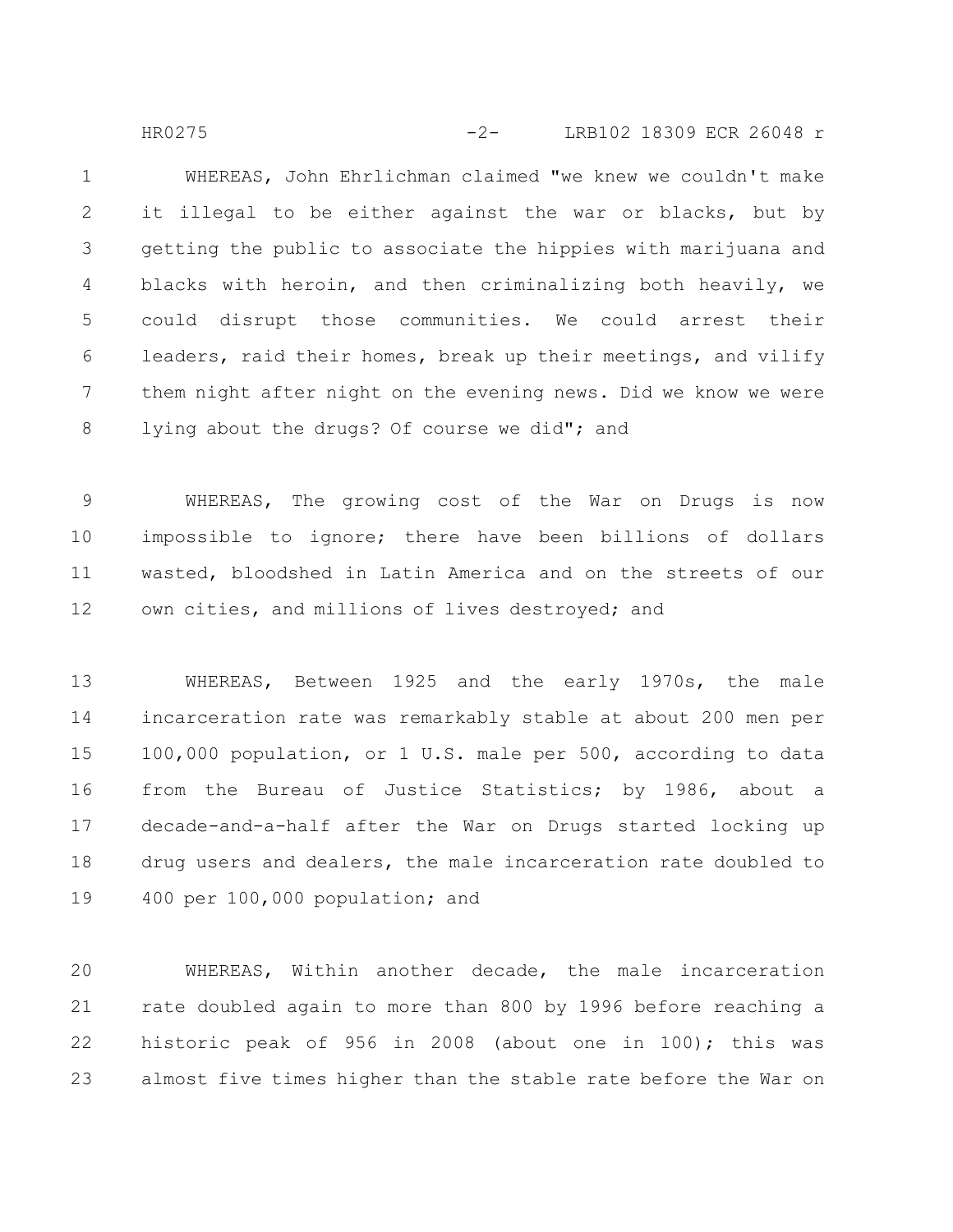Drugs; and HR0275 -3- LRB102 18309 ECR 26048 r

1

WHEREAS, The arrest and incarceration data demonstrates that the War on Drugs had a significantly much greater negative effect on Black and Hispanics Americans when compared to White Americans; intensified enforcement of drug laws disproportionally subjected Blacks and Hispanic Americans to new mandatory minimum sentences despite lower levels of drug use and no higher demonstrated levels of trafficking when compared to White Americans; this makes the War on Drugs even more shameful for its devastating and disproportionately adverse effects on America's most disadvantaged populations; and 2 3 4 5 6 7 8 9 10 11 12

WHEREAS, While there could have been other factors that contributed to the increased male incarceration rate between the early 1970s and the peak in 2008, research clearly shows that the War on Drugs, along with mandatory minimum sentencing in the 1980s, were all significant contributing factors to the unprecedented rate of incarcerated Americans; and 13 14 15 16 17 18

WHEREAS, Since the 2008 peak, the male incarceration rate has been gradually declining in each of the last seven years of available data through 2016; this is possibly because of the decriminalization of marijuana at the city and state level, the legalization of recreational marijuana at the city and 19 20 21 22 23